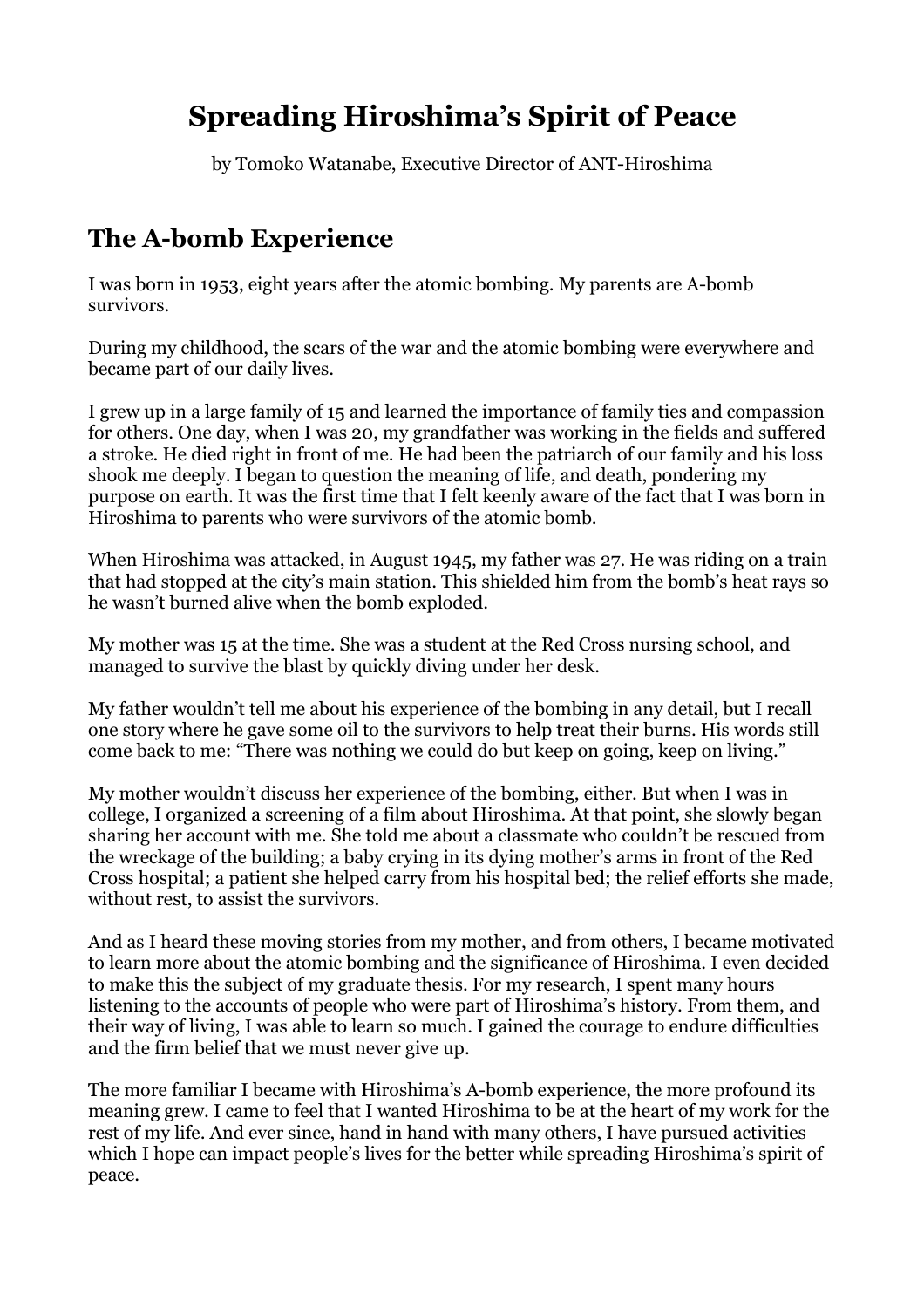### **Destruction and Rebirth**

On August 6, 1945, at 8:15 a.m., an atomic bomb exploded above the city of Hiroshima. It is estimated that, out of a population of roughly 350,000 at the time, about 140,000 people were dead by the end of December 1945. Among the victims, along with Japanese residents, were people from a variety of other nations, including around a dozen American POWs.

This widespread death toll and destruction was caused by a number of factors, which combined to create a staggering catastrophe:

1. The heat rays from the huge fireball in the sky charred human flesh and ignited fires throughout the city center.

2. The blast released a shock wave which blew people into the air like rag dolls, toppled buildings, and sent shattered glass and debris flying like projectiles.

3. People were exposed to the radiation emitted by the bomb, poisoning their bodies and creating a range of damaging effects which have lasted to this day. Those in the city suffered primary exposure to the radiation, while others, who entered the city in the aftermath, experienced secondary exposure.

Despite the overwhelming destruction left by the world's first nuclear attack, the survivors of Hiroshima, along with generous support from other parts of Japan and from the world, were able to gradually reconstruct the city through the postwar period. At the same time, Hiroshima was transformed from a military city to a city of peace, which has come to serve as a touchstone for peace in the world.

Behind Hiroshima's rebirth were three key factors:

1. Human dignity was restored through efforts to meet basic needs, including shelter, clothing, food, water, medical care, meaningful work, and the personal expression of opinions and emotions.

2. Hope rose again, and a positive outlook grew, as the war came to an end; nature itself showed new life with trees, plants, and flowers growing amid the ruins; support arrived from others, near and far; and the beauty of life could again be appreciated through music, the arts, sports, and social activities.

3. The reconstruction of the city was realized through a national law and funds which facilitated the reconstruction work, assistance from other parts of Japan and overseas, and a vision for transforming Hiroshima into a city of peace, with Hiroshima Peace Memorial Park at the heart of this effort.

Meanwhile, the survivors of the atomic bombing were able to overcome their own suffering to promote the abolition of nuclear weapons and war for the sake of the whole human race. As witnesses to the horror of nuclear arms, their voices have been vital in the worldwide campaign to eliminate these weapons from the earth.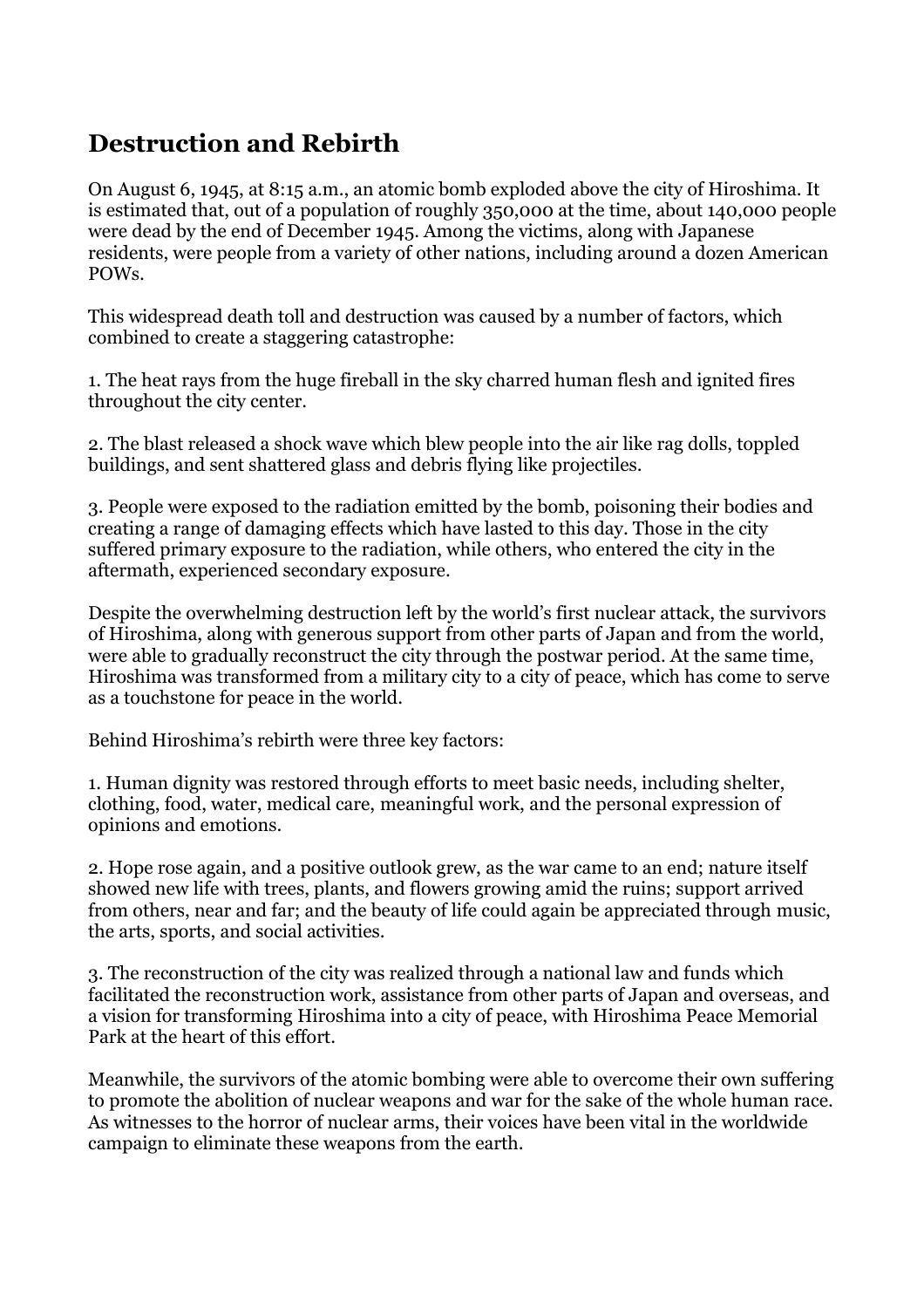## **A Fortress of Peace**

However, the number of A-bomb survivors, as well as those who witnessed the process of reconstructing the city after the war, has been declining steadily as the years pass. Hiroshima has an important mission, which is to hand down the survivors' experiences to future generations, and prevent the memory of the horrific destruction from fading in people's minds.

This mission consists of the following five actions:

- 1. Convey the reality of the A-bomb damage to people in Japan and around the world
- 2. Make efforts to advance the goal of abolishing nuclear weapons from the earth
- 3. Pursue peace-building activities in places of need
- 4. Promote peace education and peace culture
- 5. Develop new generations of peace builders

These are large aims, and they can only be advanced with the people of the world working together, each doing their own small part.

When I was writing my thesis, I received a lot of good advice on this point from a man named Seiichi Nakano. He was a professor at Hiroshima University during the time of the city's reconstruction, and he opened his home to children who became orphaned as a consequence of the atomic bombing. The "Ayumi Group" was Professor Nakano's effort to care for these children in place of their parents. With a warm heart, he considered how best the children could live, and he did everything he could for them.

The motto of the Ayumi Group was "take baby steps together" and "peace is part of daily life." Professor Nakano cherished human ties and was often heard to say, "Build a fortress of peace in your mind." His words, and the way of life he and his wife led, have strongly influenced the person I am today.

In order to find peace in our daily lives, we need to reflect on whether the state of our minds, our behavior, and our relationships with others are peaceful or not. At the same time, the words "take baby steps together" encourage us to move forward with others by our side, even if our pace is slow. And as we pursue Hiroshima's mission, we mustn't forget the task of building that "fortress of peace" in our minds, the same aim that Professor Nakano held for the Ayumi Group.

Through my work, I've met many young people who want to learn more about the world today and help build a better world for tomorrow. I hope they will take steps to put their enthusiasm into action. By being proactive, the world around you can change. And don't be afraid of failure; you can learn a lot from your mistakes, lessons that will enable you to grow and become more effective.

If you continue your efforts--even if those efforts seem very small--your network of likeminded people, and the impact of your work, will expand. This is exactly the thinking behind my organization, ANT-Hiroshima.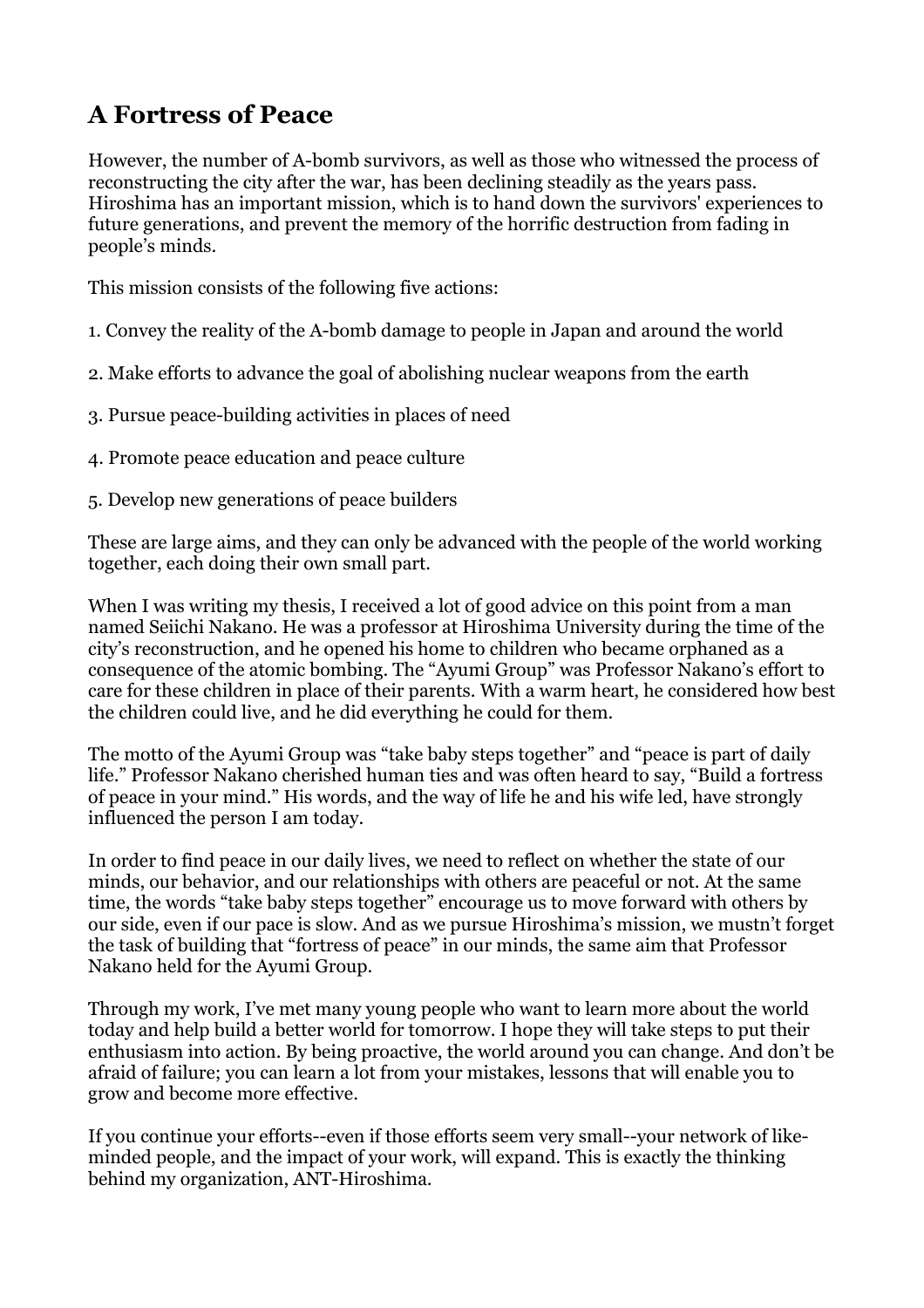## **ANT-Hiroshima's Work**

ANT-Hiroshima, an NGO based in Hiroshima, Japan, draws its inspiration from the experience of the A-bomb survivors who, together with international support, worked to rebuild their shattered city in a spirit of peace and reconciliation. In a similar spirit, ANT-Hiroshima is involved in a range of international peace activities, international cooperation activities, and educational activities.

In one sense, "ANT" denotes the insect because the name represents our belief that, as individuals, our power is small, but by working together, we can move the world. At the same time, it stands for "Asian Network of Trust." We believe that the foundation for all our activities is the feeling of trust between people.

In 2013, ANT-Hiroshima marked its 25th year. Highlights of our work over the past quarter-century include:

### **International Peace Activities**

#### **Supporting international efforts for nuclear abolition and peace-building**

Pursuing a vision both local and global in scope, ANT-Hiroshima is a strong supporter of organizations and individuals seeking to abolish nuclear weapons and promote peace in the world, including Mayors for Peace and writers, journalists, and peace activists.

#### **Producing films and DVDs about A-bomb survivors**

ANT-Hiroshima has served as consulting producer for two award-winning documentaries by U.S. filmmaker Steven Okazaki: "White Light/Black Rain" and "The Mushroom Club." In our efforts to record the past for future generations, we have also produced a series of DVDs which feature the life stories of A-bomb survivors and sufferers of war.

#### **Donating "Sadako" books to the world**

ANT-Hiroshima has produced two children's books about the life of Sadako Sasaki, a girl from Hiroshima who died of leukemia, an aftereffect of radiation from the atomic bomb. These books are available in a wide range of languages and thousands of copies have been donated to nations around the world, particularly in places hit by conflict or disaster. Sadako's story, with its message of courage and hope, is an inspiration to the hearts of children everywhere.

#### **Establishing the Green Legacy Hiroshima Initiative**

In cooperation with UNITAR, ANT-Hiroshima has established the Green Legacy Hiroshima Initiative to spread the seeds and saplings of A-bombed trees to places throughout the world. The planting and growth of new generations of A-bombed trees serves to promote Hiroshima's spirit of peace.

#### **Supporting peace efforts in Mindanao, the Philippines**

ANT-Hiroshima is an active partner in peace education efforts in Mindanao, helping to create "Peace Crane Centers" in secondary schools to cultivate peace culture among young people in the area.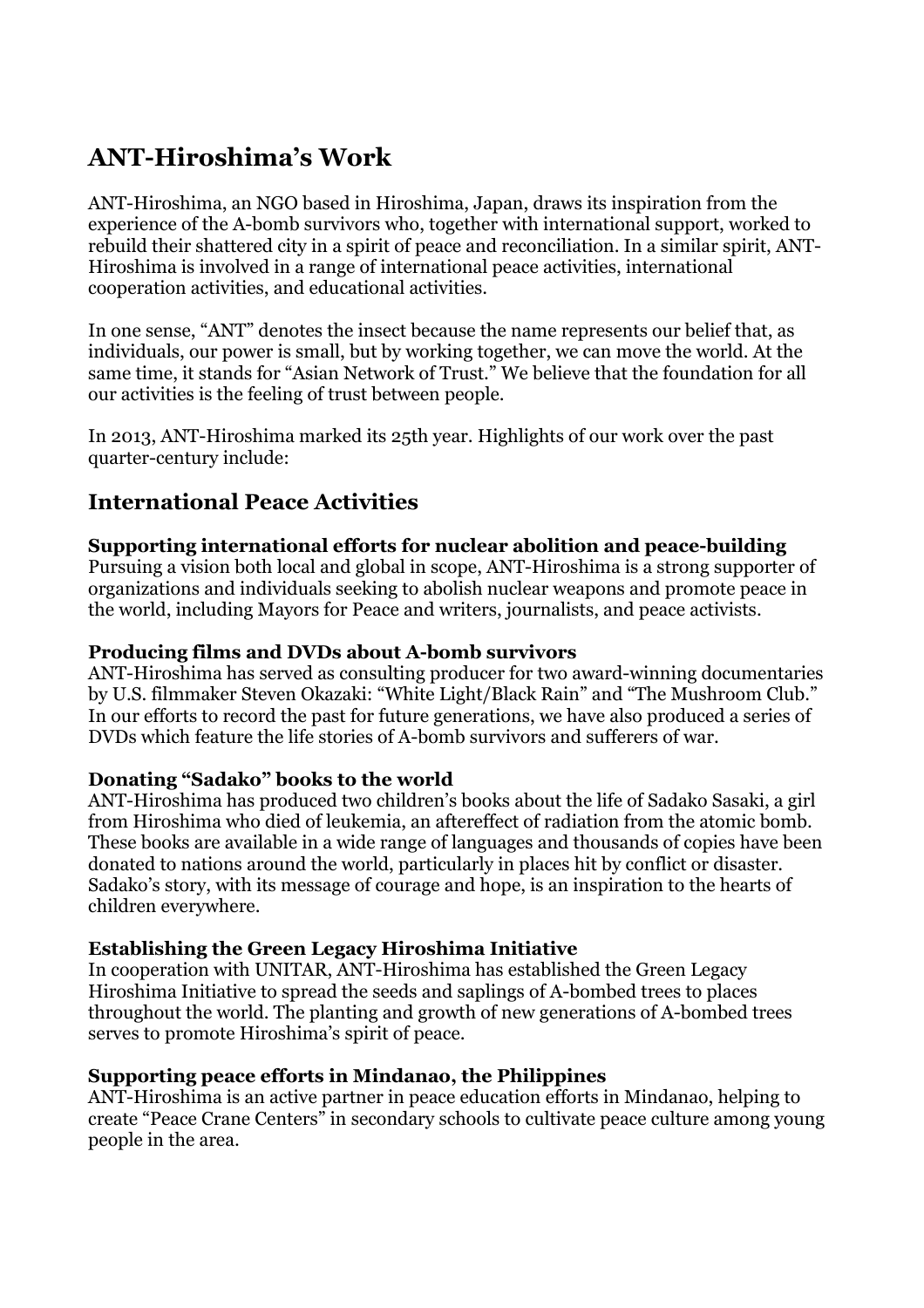### **International Cooperation Activities**

#### **Constructing a new health care facility in Pakistan**

In cooperation with HOPE '87-Pakistan and other organizations, we helped construct a new health care facility in the Shamshatoo District, located in Khyber Pakhtunkhwa, Pakistan, for Afghan refugees and local Pakistanis. The successful outcome of this project can be attributed to the trust-building that took place over 12 years of efforts.

#### **Sponsoring an elementary school in Kashmir**

ANT-Hiroshima has provided financial support for the operating costs of Sadako Primary School, a school inspired by the story of Sadako Sasaki and constructed by the Sadako Foundation, a Pakistani NGO, in the wake of the devastating earthquake that struck Pakistan in 2005.

#### **Constructing a new water system in Mindanao, the Philippines**

We also provided financial support for the construction of a new water system and sanitary facilities in Lanao Province, a project pursued by RIDO Incorporated to help address poverty and conflict in the area. The shared need for safe water and sanitation among all parties serves as a vehicle for cooperation and trust-building.

#### **Providing support for victims of the Great East Japan Earthquake**

ANT-Hiroshima has played a central role in coordinating support from Hiroshima organizations for the relief and reconstruction efforts in eastern Japan following the Great East Japan Earthquake of March 2011. This support, intended to address the physical and psychological needs of those affected by the earthquake, tsunami, and nuclear disaster, includes assistance to displaced families and individuals who have left the area and resettled in Hiroshima.

#### **Organizing Art Party, a benefit art exhibition**

For ten years, starting in 2003, ANT-Hiroshima organized Art Party, a benefit art exhibition held annually in Hiroshima. Every December, artwork created by children in need from countries around the world—each time, about 300 pictures from 15 countries was displayed and sold at a large gallery and 100% of the proceeds were returned to the participating children's groups as a donation. Art Party was not only a fundraising effort, it was a way to use art to advance global education.

### **Educational Activities**

#### **Facilitating scholarships for education**

ANT-Hiroshima is involved in facilitating scholarships between financial supporters and student-recipients. Candidates for ANT scholarships show exceptional promise in making use of their intended studies to bring benefit to the world in some way.

#### **Organizing peace education and peace culture activities**

ANT-Hiroshima organizes a variety of activities to promote peace education and peace culture, such as: arranging lectures, workships, film screenings, concerts, and art exhibitions with peace-related themes; coordinating exchange projects for students; and supporting groups of young people involved in their own peace activities.